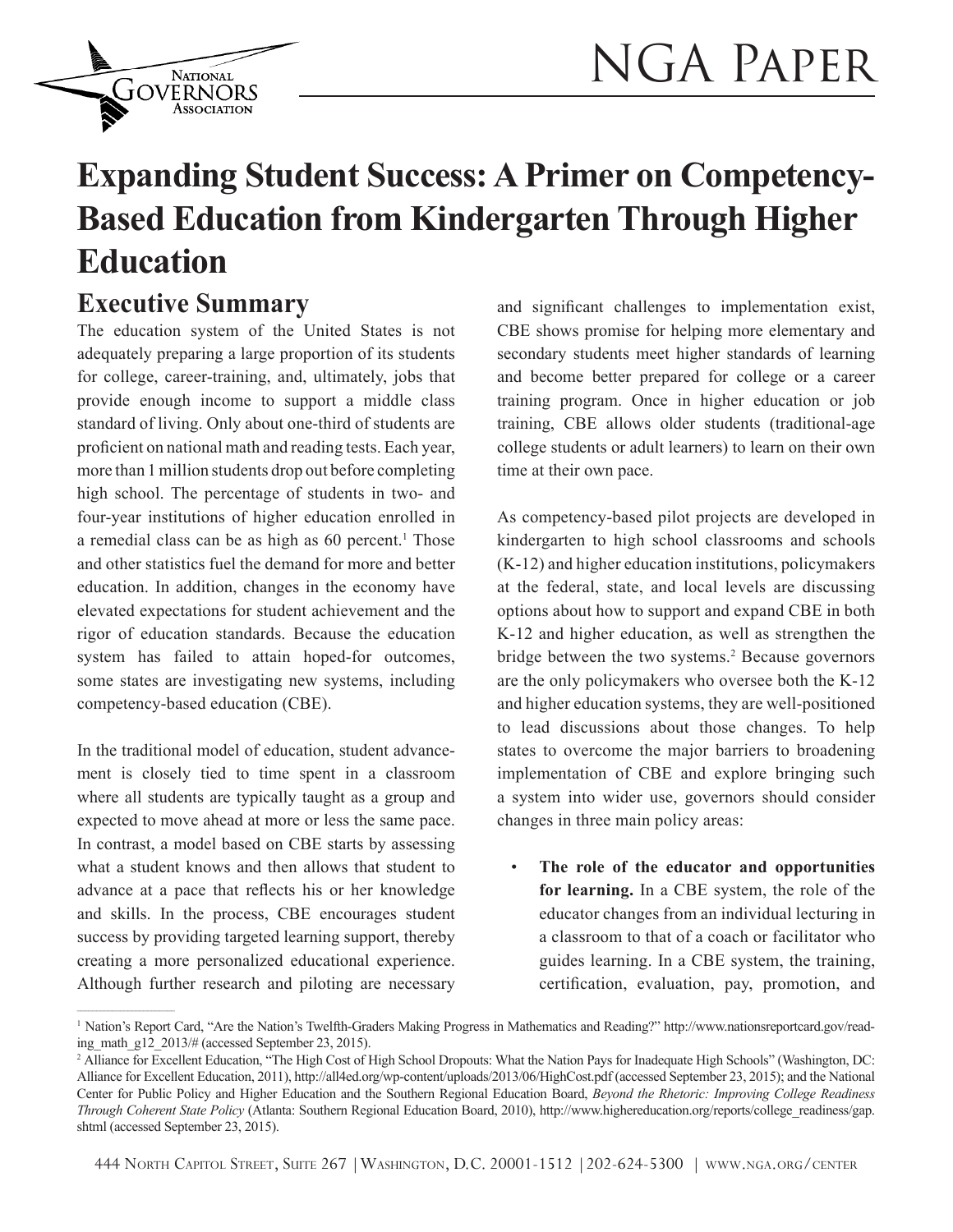leadership role of educators should all be reexamined. In addition, online resources play a larger role in teaching and learning. Policies should reflect those shifts and enable educators to use those resources effectively and cost efficiently;

- **Assessment and accountability.** Specific and timely assessment is a key element of CBE. Policies should be designed to facilitate more flexible testing of students' learning based on personalized pacing and progress. Assessment is frequently tied to accountability in K-12; therefore, policymakers should rethink what their accountability systems measure and value. In higher education, policymakers can encourage institutions to better articulate and assess student learning outcomes by program; and
- **Funding.** No state has changed its K-12 funding structure to facilitate a CBE system. State funding formulas for K-12 education are typically based on average daily attendance. In higher education, dollars typically are allocated to institutions on the basis of numbers of enrolled students. Neither system allocates core funding based on a measure of what students learn. Altering structures to award funding based on learning could provide incentives for the wider adoption of CBE efforts and allow states to pay for the learning outcomes according to their value.

Advancing CBE in K-12 and higher education requires that governors pursing that goal explain the need for change at both education levels and make

the connection between the proposed CBE-related changes and a student's success in a job and beyond. Exploring CBE-related changes in both systems at the same time has the potential to bring about stronger and smoother transitions for students from one system to the next. In addition to focusing on the three policy areas highlighted in this brief, governors seeking to advance CBE in their states can focus on explaining to the public the advantages of CBE compared to the current system of advancement based on time students spend in the classroom.

# **Introduction**

The education system of the United States is not adequately serving a large proportion of students. Consider the following statistics:

- Only about a third of all students nationwide are considered proficient in reading or mathematics on national assessments at grades  $4$  and  $8$ ;<sup>3</sup>
- Perhaps 60 percent of students who graduate from high school and progress to higher education need substantial remediation, which causes students and parents to spend money on catching up instead of moving forward.<sup>4</sup> Students who require remedial education are also at significantly higher risk of dropping out;<sup>5</sup>
- Many employers express disappointment with college graduates' knowledge and skills;<sup>6</sup>
- American college graduates score no better than average on international assessments of numeracy and literacy;<sup>7</sup> and

<sup>&</sup>lt;sup>3</sup> The Nation's Report Card, "How Are States Performing?" http://www.nationsreportcard.gov/reading\_math\_2013/#/state-performance (accessed June 9, 2014).

<sup>4</sup>*Beyond the Rhetoric.*

<sup>5</sup>Paco Martorell and Isaac McFarlin, Jr., "Help or Hindrance? The Effects of College Remediation on Academic and Labor Market Outcomes," *The Review of Economics and Statistics* 93 no. 2 (May 2011): 436–454.

<sup>6</sup>*The Chronicle of Higher Education* and American Public Media's *Marketplace,* "The Role of Higher Education in Career Development: Employer Perceptions," https://chronicle.com/items/biz/pdf/Employers%20Survey.pdf (accessed September 23, 2015).

<sup>7</sup> Madeline Goodman et al., *Literacy, Numeracy, and Problem Solving in Technology-Rich Environments Among U.S. Adults: Results from the Program for the International Assessment of Adult Competencies 2012,* U.S. Department of Education, National Center for Education Statistics, Institute of Education Sciences, http://nces.ed.gov/pubs2014/2014008.pdf (accessed September 23, 2015).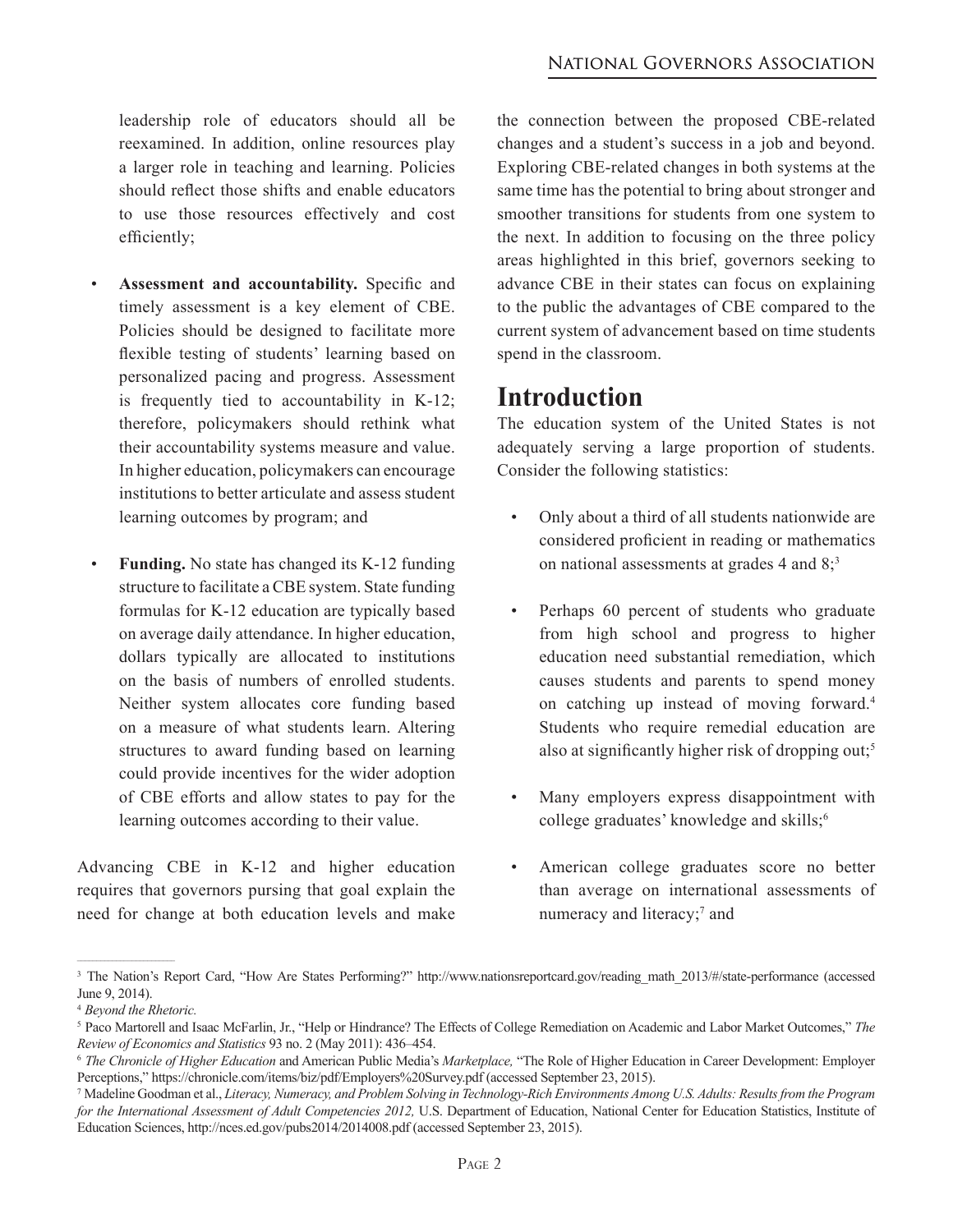• Experts consider a workforce certification or postsecondary degree that accurately attests to a graduate's skills and knowledge the "new minimum" for reaching the middle class and beyond.<sup>8</sup>

Competency-based education (CBE) is an option that governors can pursue to improve their states' kindergarten through grade 12 (K-12) and postsecondary educational systems. The premise of CBE—also called mastery learning or proficiencybased education—is to move students through a class or course of study as they master clearly specified content instead of advancing all students at the same pace regardless of what they have learned.<sup>9</sup> Instead of holding time constant and varying learning, CBE strives to have all students achieve high minimum standards for learning while varying the time it takes to get them there and beyond. CBE advocates recognize that additional education reforms—for example, implementing more rigorous standards in K-12 and initiating wider use of online learning—will also be necessary if CBE is to improve educational outcomes. CBE focuses on the following key elements:

- **Mastery.** Students advance to the next level, course, or grade based on demonstration of skills and content knowledge as outlined in clear, measurable, and rigorous learning objectives;
- **Pacing.** Students progress at different rates in different areas rather than on a class-wide schedule. Students who do not demonstrate mastery of a competency on the first attempt continue learning and have multiple opportunities to try again. Those

who demonstrate mastery quickly move ahead;

- **Instruction.** Students receive customized instruction to match their individual learning needs in each subject, which keeps them learning increasingly challenging material in a developmentally appropriate and motivating manner. Thus, those who struggle in any area will be able to reach proficiency before being offered more challenging material, and those who excel are constantly challenged;
- **Assessment.** Meaningful, high-quality assessments allow students to demonstrate their mastery of skills and concepts when they have mastered them rather than at a specific time in the class or school year; and
- **Funding and accountability.** CBE can be a way for states to pay for the outcomes they want if supported by a funding formula that allocates dollars based on student learning, not simply time spent in a classroom or full-time equivalency (FTE).<sup>10</sup>

Moving toward an education system organized around competency will prompt changes in each segment of the pipeline, from early education to college and career training and, ultimately, to the workforce. Regardless of the grade level, this change will face implementation challenges as it will demand changes in approaches to instruction by teachers. The challenges will differ for K-12 and higher education and even within different segments of K-12. For example, it is common practice in the early elementary grades to allow students to progress at different rates within the same classroom.

<sup>8</sup>Garrett Groves, *America Works: Education and Training for Tomorrow's Jobs. Achieving Better Results for Individuals, Employers, and the Economy* (Washington, DC: National Governors Association, 2014), http://nga.org/files/live/sites/NGA/files/pdf/2014/CI1314AmericaWorksGuide-Final.pdf (accessed September 23, 2015).

<sup>9</sup> Traditionally, students earn credit for completing a course based on the amount of time they spend in class. This approach is called *seat time,* and the credit earned is called a *Carnegie Unit.* Funding is typically linked to the Carnegie Unit, but recently, many states have created policies that allow for more flexibility and experimentation. Tabitha Grossman and Stephanie Shipton, "State Strategies for Awarding Credit to Support Student Learning," *Issue Brief* (Washington, DC: National Governors Association, 2012), http://nga.org/files/live/sites/NGA/files/pdf/1202EDUCREDITBRIEF.PDF (accessed September 23, 2015).

<sup>&</sup>lt;sup>10</sup> Definition derived from CompetencyWorks, "What Is Competency Education?" http://www.competencyworks.org/about/competency-education (accessed September 23, 2015); and Cecilia Le, Rebecca E. Wolfe, and Adria Steinberg, *The Past and The Promise: Today's Competency Education Movement,* http://www.jff.org/sites/default/files/publications/materials/The-Past-The-Promise-091514.pdf (accessed September 23, 2015).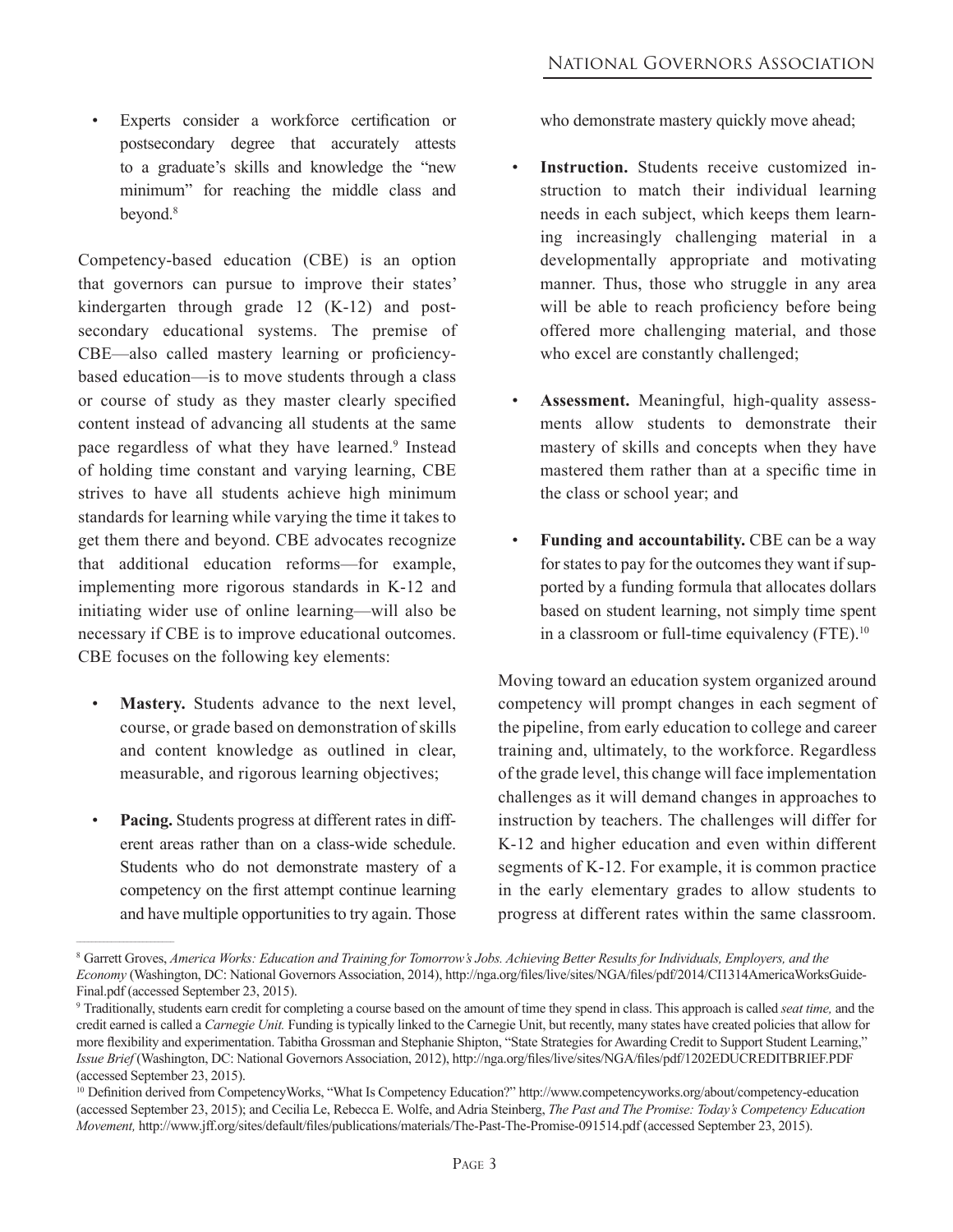In many instances, however, more significant changes will be necessary if CBE is to be put in place in middle and high schools. Moving secondary schools from traditional learning to a CBE approach would be similar to the shifts already happening in some colleges and universities. Some CBE-based high schools are already starting the transition; if high schools begin to shift toward a CBE system, higher education institutions will need to adjust to respond to the earlier or later entry of better-prepared students, including adjusting admission standards for students graduating from CBE high schools (see box below). As both K-12 and higher education develop competency-based systems, an increasing number of students will benefit from a consistent approach to their demonstration of mastery to ease the transition between the two systems.

For governors interested in advancing CBE, the policy changes required to move the current system in this

direction are significant in both time and energy. Governors are key to making those changes, because they are the only state policymakers who oversee policies and resources for both K-12 and higher education. As such, they are uniquely positioned to explore CBE as an alternative to traditional systems. Efforts to start transitioning to CBE systems have begun in both K-12 and higher education through discussions at the federal, state, and local levels. Governors have the opportunity to be at the forefront of shaping these discussions and taking related policy actions that have the greatest likelihood of success.

On the K-12 side, as of 2014, only one state had abolished the use of the Carnegie Unit, a unit for measuring credits earned based on time. Forty states provide flexibility or waivers to districts so that they can explore basing credit on mastery of content, but nine states still require time-based credits.11 Schools

# **Transitions and the K-12, Higher Education Connection**

The University of Maine at Presque Isle (UMPI) illustrates the potential for creating a more streamlined education system that improves students' transitions unconstrained by the boundary between K-12 and higher education. UMPI has signed a memorandum of understanding (MOU) with 17 CBE high schools in **Maine** and **New Hampshire** to:

- Conduct connected, joint professional development tied to CBE;
- Share resources:

 $\mathcal{L}_\text{max}$ 

- Create dual-enrollment courses; and
- Increase alignment in expectations to reduce remediation.

In addition, UMPI is moving to base all of its academic programs on *proficiencies* (UMPI's term for competencies) rather than grades. The institution has transitioned its general education courses and will transition all degree programs by 2015 to give the in-person, traditional undergraduate class a personalized approach to education.

<sup>&</sup>lt;sup>11</sup> Developed in 1906, the Carnegie Unit is used by most K–12 and higher education systems. The number of units and credits is not the same everywhere, but the formula is simply and routinely applied: A certain number of hours equal a unit, a certain number of units equal a credit, and a certain number of credits produce some sort of credential or degree. Elena Silva, "The Carnegie Unit—Revisited," the Carnegie Foundation for the Advancement of Teaching Blog, entry posted May 28, 2013, http://www.carnegiefoundation.org/blog/the-carnegie-unit-revisited (accessed September 23, 2015); and Carnegie Foundation for the Advancement of Teaching, "50-State Scan of Course Credit Policies," http://cdn.carnegiefoundation. org/wp-content/uploads/2013/08/CUP\_Policy\_MayUpdate1.pdf (accessed September 23, 2015).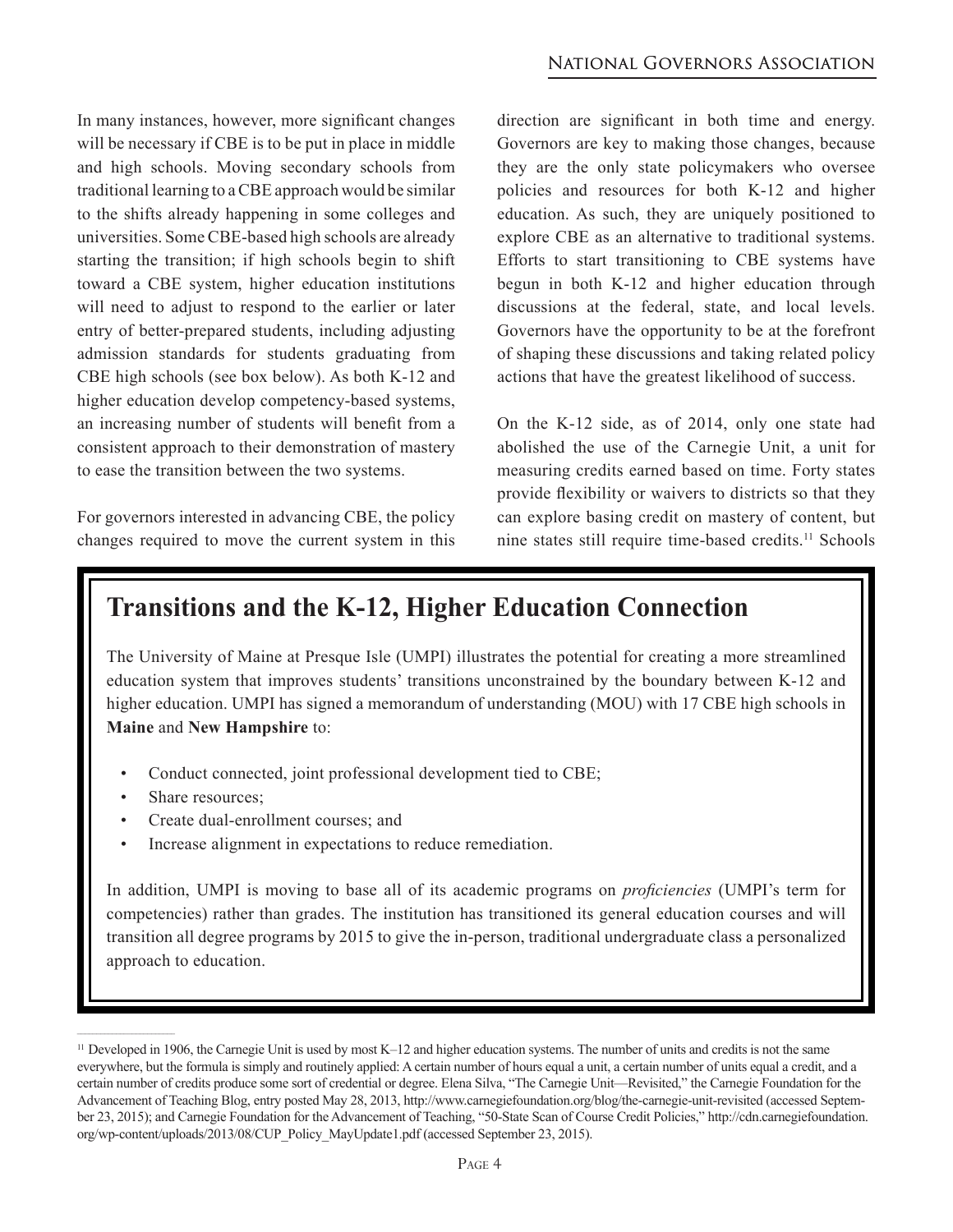and districts rather than states are taking the lead in implementing pilot programs based on competency, but a few states have established task forces to begin exploring CBE on a broader scale. For example, **New Hampshire** and **Maine** are undertaking statewide K-12 CBE reforms. A few states are exploring CBE at the state and system level in higher education, but many colleges and universities are experimenting with the model on their own. Potential cost savings realized by accelerating students through programs has been a prominent driver of CBE in higher education.

## **Promises and Challenges of Competency-Based Education**

A CBE approach could offer advantages over the current time-based system. In principle, CBE programs increase the likelihood that all students learn the material being taught, because students must demonstrate that they have mastered content before advancing to the next grade or set of coursework. The approach allows some students to move more quickly through material than they would in traditional classrooms; other students can spend more time on topics they find challenging and receive targeted help on concepts they do not understand. Because students can earn credit in multiple ways in a CBE program, those who have particular out-of-classroom experiences can test out of traditional on-site courses or demonstrate their learning in some other way. Because CBE allows personalized, flexible ways to learn, it better serves a wide range of students than the current system does, including traditionally underserved populations such as those who are:

- At risk of dropping out or aging out of the system;
- Lack enough credits to graduate because they have failed courses;
- Live where there is limited access to certain classes;
- Have significant experience or many credits but no degree;
- Move frequently or are connected to the military;
- Are home- or hospital-bound; or
- Are adults in the workplace who lack skills.

Case studies and preliminary information from recently established programs at the school and district level suggest that CBE could have a positive effect on student success.<sup>12</sup> For instance, research shows that students who are motivated by performance-related goals (such as good grades) are more likely to be discouraged by setbacks and less likely to choose challenging learning experiences than those who are motivated by mastery goals or the challenge of acquiring and applying new knowledge.13 In addition, research behind the CBE concept indicates that "students in mastery learning programs at all levels show larger gains in achievement over those in traditional instruction programs...Students retained what they had learned longer under mastery learning, both in short-term and long-term studies."<sup>14</sup> Research also indicates

<sup>&</sup>lt;sup>12</sup> Jenny Brundin, "How a District and School Outpace Others on TCAP Scores for Third-Graders," Colorado Public Radio, aired May 7, 2014, http://www.cpr.org/news/story/how-district-and-school-outpace-others-tcap-scores-third-graders (accessed September 23, 2015); Linda Kuk and James Banning, "Student Affairs Preparation Programs: A Competency Based Approach to Assessment and Outcomes," *College Student Journal* 43 no. 2 (June 2009): 492–502; Lindsay Unified School District, "Performance-Based System," http://www.lindsay.k12.ca.us/District/Department/689- Performance-based-System/13566-Untitled.html?printview=1 (accessed September 23, 2015); Nora Priest, Antonia Rudenstine, and Ephraim Weisstein, *Making Mastery Work: A Close-Up View of Competency Education* (Quincy, MA: Nellie Mae Education Foundation, 2012), http://www. reinventingschools.org/wp-content/uploads/2013/02/Making-Mastery-Work-NMEF-2012-Book-View.pdf (accessed September 23, 2015); and Rebecca E. Wolfe, *Aligning Competencies to Rigorous Standards for Off-Track Youth: A Case Study of Boston Day and Evening Academy* (Boston: Jobs for the Future, 2012), http://www.jff.org/publications/aligning-competencies-rigorous-standards-track-youth-case-study-boston-day-and-evening (accessed September 23, 2015).

<sup>&</sup>lt;sup>13</sup> P. Pintrich, "Multiple Goals, Multiple Pathways: The Role of Goal Orientation in Learning and Achievement," *Journal of Educational Psychology* 92 no. 3 (2000): 544–555; H. Grant and C. Dweck, "Clarifying Achievement Goals and Their Impact," *Journal of Personality and Social Psychology* 85 no. 3 (2003): 541–553.

<sup>&</sup>lt;sup>14</sup> Thomas R. Guskey and Sally L. Gates, "Synthesis of Research on the Effects of Mastery Learning in Elementary and Secondary Classrooms," *Educational Leadership* 43 no. 8 (1986), http://www.ascd.org/ASCD/pdf/journals/ed\_lead/el\_198605\_guskey.pdf (accessed September 23, 2015).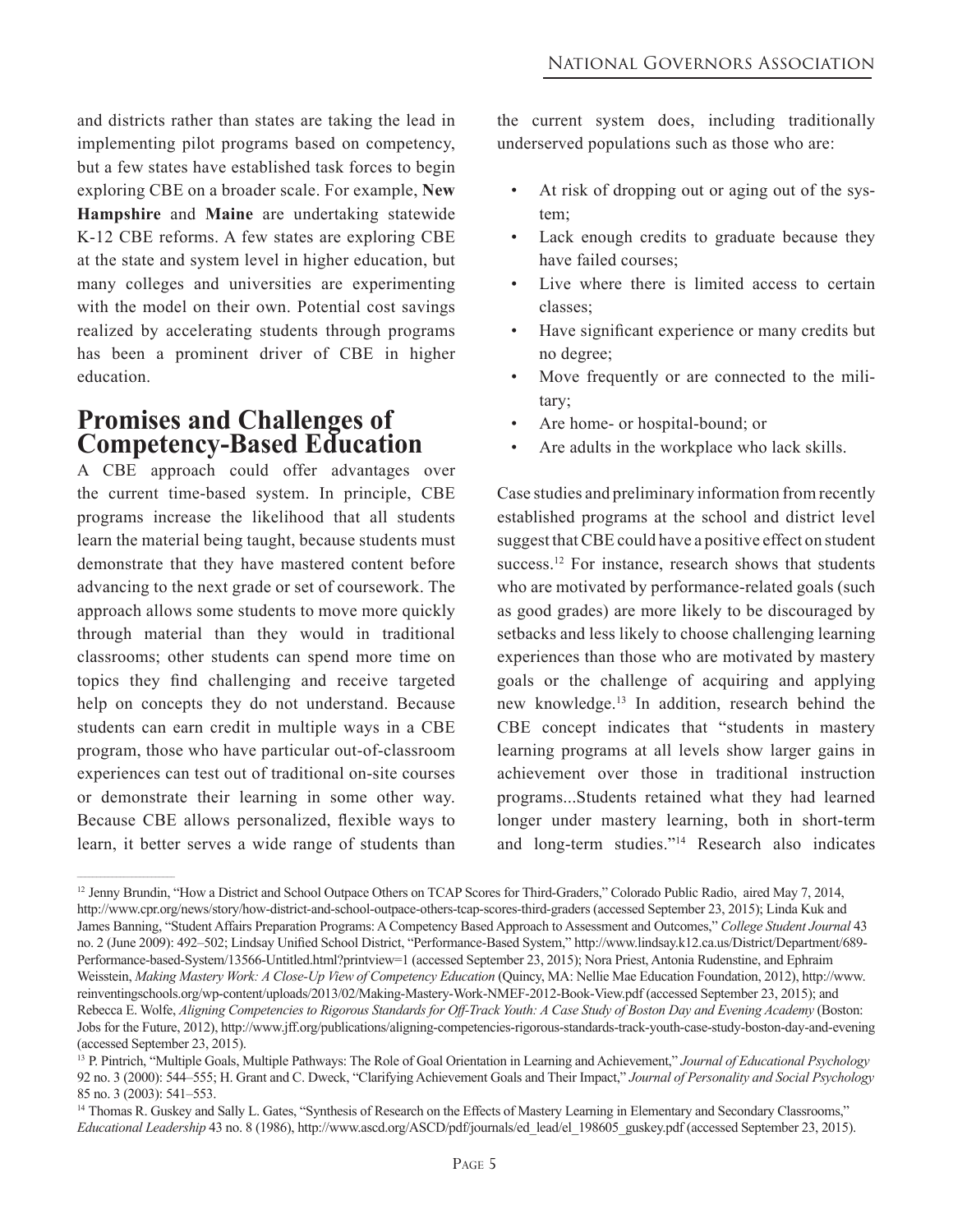that "mastery learning reduces the academic spread between the slower and faster students without slowing down the faster students."15 Finally, a meta-analysis of 108 evaluations of mastery learning programs showed a positive effect on the test performance of K-12 and college students, and the effect appeared stronger on the weaker students in a class  $16$ 

As states experiment and innovate with new education models, including CBE, it is important to collect data to evaluate the effectiveness of these efforts. Although an emerging research base suggests that CBE is a promising model, it includes only a few rigorous evaluations and analyses of current and ongoing CBE pilots and similar programs.17 Beyond pilot programs, there are many challenges to bringing a CBE system to scale. An effective education system based on competency requires that what students learn be well-defined and measured. For many topics, the field does not yet have a solid grasp on how to determine when students are ready to move to the next set of competencies. Moreover, the current education system is tied to time-based advancement through policy structures, funding formulas, labor agreements, school calendars, and traditional practices. All of those challenges will make it difficult to convince students, teachers, community leaders, higher education faculty and administrators, and policymakers to change how education is delivered. And unless parents are reassured CBE won't harm their child's higher education opportunities, they will be resistant to the change (see box below).

# **Higher Education's Endorsement of Competency-Based Education**

In New England, 55 public institutions of higher education that have endorsed CBE have attempted to reassure parents who may be concerned about the way educators responsible for college admissions view CBE transcripts by signing a pledge to:

- Endorse competency-based approaches to instruction, assessment, reporting, and graduation that establish universally high learning standards and expectations for all students in K-12 schools;
- Accept a wide range of transcripts if the students meet the institution's stated admissions requirements and if the transcripts provide a full and accurate presentation of what an applicant has learned and accomplished; and
- Not disadvantage applicants who hold competency-based transcripts.<sup>18</sup>

<sup>&</sup>lt;sup>15</sup> Daniel U. Levine, *Improving Student Achievement Through Mastery Learning Programs* (San Francisco: Jossey-Bass, 1985).

<sup>16</sup>Chen-Lin C. Kulik, James A. Kulik, and Robert L. Bangert-Drowns, "Effectiveness of Mastery Learning Programs: A Meta-Analysis," *Review of Educational Research* 60 no. 2 (Summer 1990): 265–299, http://www.ic.unicamp.br/~wainer/cursos/2s2004/impactos2004/kulik90.pdf (accessed September 23, 2015).

<sup>17</sup> Jennifer Steele et al., *Competency-Based Education in Three Pilot Programs: Examining Implementation and Outcomes* (Washington, DC:

RAND, 2014), http://www.rand.org/content/dam/rand/pubs/research\_reports/RR700/RR732/RAND\_RR732.pdf (accessed September 23, 2015). 18 New England Secondary School Consortium, "55 New England Colleges and Universities Support Stronger Student Preparation," Press Release, June 3, 2014, http://webiva-downton.s3.amazonaws.com/342/2c/3/2961/NESSC\_Collegiate\_Endorsement\_PRESS\_RELEASE.pdf (accessed September 23, 2015).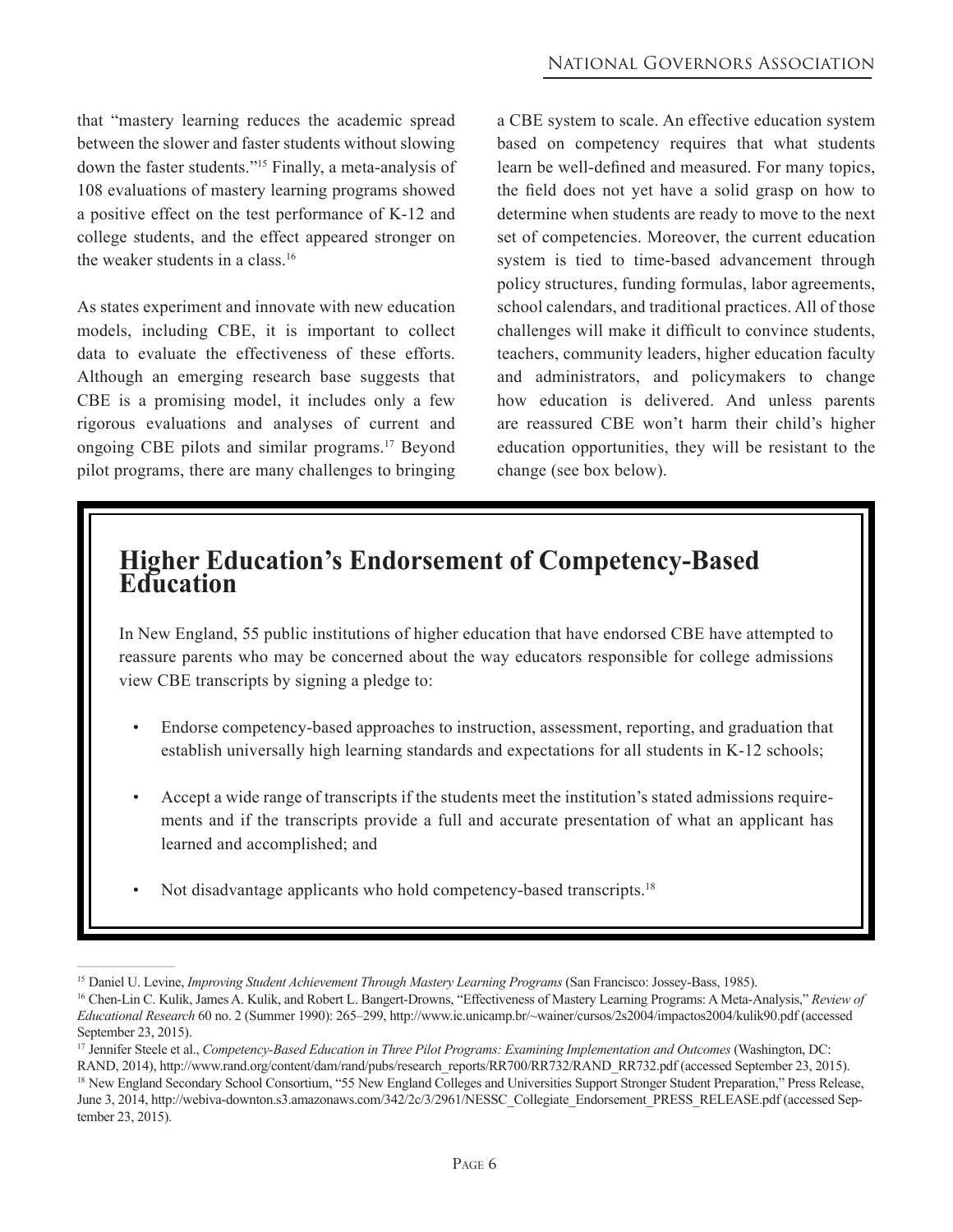# **Competency-Based Education Policy Considerations**

Governors who seek to move their states toward a CBE system should consider several policy changes to overcome the barriers embedded in the current system. In a CBE program, the role of the educator and how he or she delivers the content can look different from current practice. Educators must be able to guide learning in a variety of ways, not simply supply content. Changing the role of the teacher has significant implications for teacher-preparation programs, certification, professional development, labor contracts, and evaluation. Computer-based learning is likely to be even more important in a CBE system than in the current time-based system. In addition, robust assessment is a key element of CBE, designed to facilitate more flexible and better testing of students' learning. Assessment is frequently tied to accountability in K-12; therefore, policymakers might have to reconsider what they want their accountability systems to measure. In higher education, policy can encourage higher education institutions to better articulate and assess student learning outcomes. Finally, policymakers who want to implement CBE will need to figure out how to fund the transition to such a system and create the right incentives for educators and administrators. If policymakers want to pay for student learning instead of seat time, they will have to fundamentally change the way they budget and allocate dollars to school districts and higher education institutions.

### *The Role of the Educator and Opportunities for Learning*

In CBE, the role of the educator goes beyond an individual standing at the front of the classroom delivering content to a room full of students. Because learning is personalized for each student and depends on that student's needs and pace of learning in relation to specified standards, a CBE classroom could take the form of several educators working together, each with a different specialty in instruction, assessment, or targeted support. In another model of CBE, classrooms could be set up in various ways to allow one educator to work

with a group of students while another group works independently through online resources in a facilitated blended-learning environment. Each possibility requires the reimagination of the role of the educator and the way education is delivered. To provide that type of personalized experience, state policy must be more flexible. More personalized learning environments help education systems better serve all students, particularly as students transition from K-12 to higher education.

#### **K-12 Policy Environment**

In K-12, states must reexamine policies related to how educators are trained, certified, evaluated, paid, and promoted if they want to support a CBE model. Because the role of the teacher in the classroom may be different, preservice and in-service training and certification programs should be adjusted to encourage new techniques. For example, teachers will need to build the skills necessary to work with individual students who are moving at different paces while managing a classroom full of students who may be working on different concepts at the same time. The changes necessary to support CBE could be difficult to implement as schools also strive to implement new, more rigorous standards to prepare students for college and career-training programs, which require teachers to present new content and skills. As the way educators teach changes, systems to evaluate their work will also need adjustment. Evaluation guidelines will need to be created to assess the particular role each educator fills and to value the skill set that each brings to the school. Data will be necessary to support that evaluation, with the recognition that several teachers may be responsible for teaching each student an individual course or discrete portion of a subject. To support all that work, principals must be trained to conduct fair and thorough evaluations and to manage schoolwide change. In addition, leadership, promotion, and pay structures might look different in a CBE system that asks educators to take on new, specialized roles. Underpinning many current policies are labor contracts, which specify the educator's role based on specified amounts of class time. Such policies would not only be unnecessary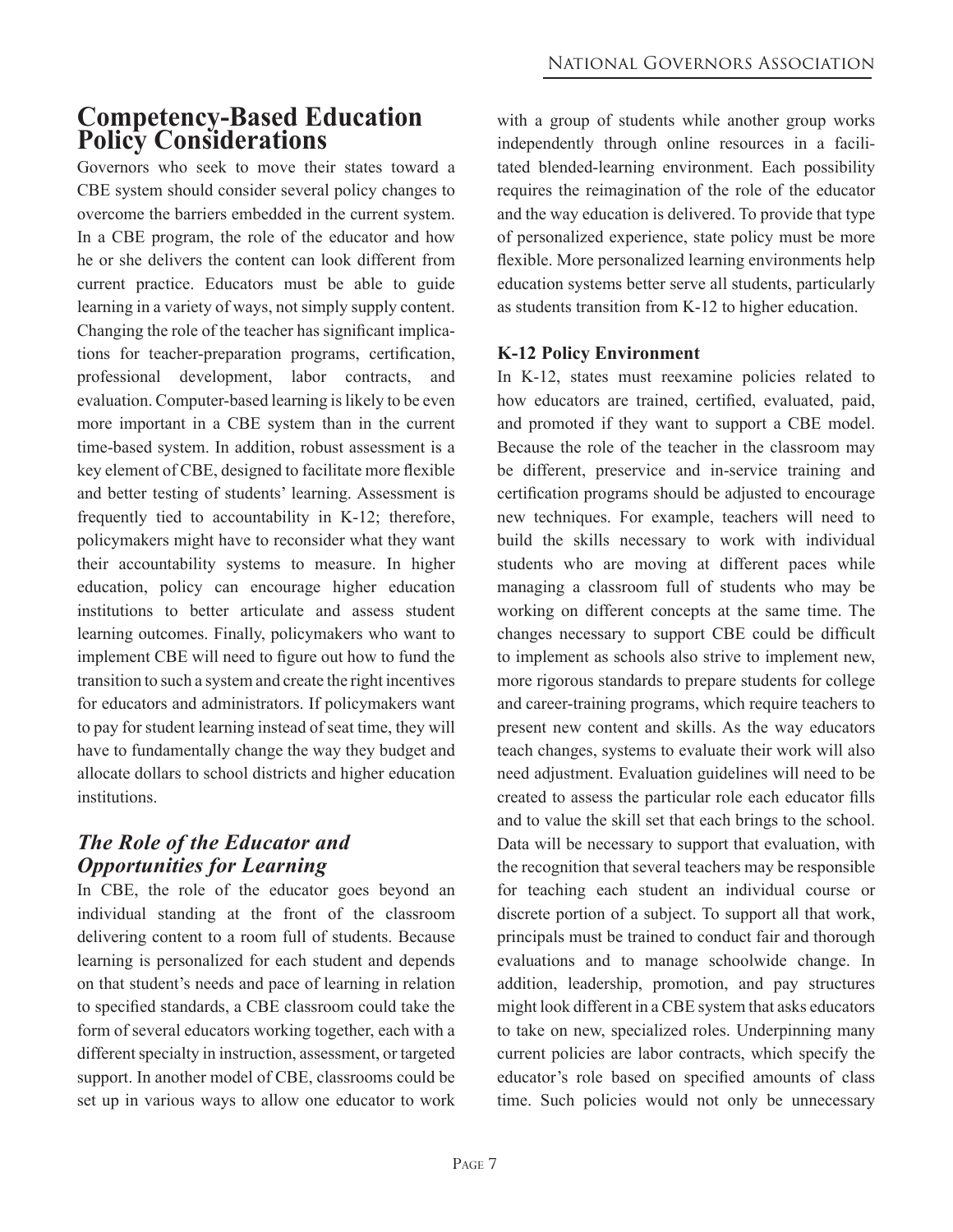in a CBE system but would significantly impede the adoption of such a system.19

Because CBE is only beginning to spread, the policy groundwork needed to support K-12 teachers' shift to CBE is incomplete. States that are starting to rethink the role of the educator are primarily focused on professional development. In 2012, **Iowa** Governor Terry Branstad supported and signed legislation designed to promote CBE and make competency-based pathways attainable for students without a waiver.<sup>20</sup> The state convened a diverse task force to grapple with regulatory impediments, develop student-centered accountability and assessment models, empower learning through technology, and promote professional development. Three key recommendations emerged from the task force discussions:<sup>21</sup>

- Instruct the Iowa Department of Education to establish a collaborative team, including higher education representatives, to create training for preservice teachers and future administrators in CBE environments;
- Request that the Legislature allocate funding for at least five years to transform the current system to a CBE system, including resources for professional development; and
- Ask the Iowa Department of Education, in conjunction with a CBE Collaborative (10 pilot districts), to define the support that districts need and ensure that professional development is aligned to state academic standards.<sup>22</sup>

Iowa provided funding for the CBE Collaborative during the 2013 legislative session. The 10 pilot districts are working with the Iowa Department of Education to move the recommendations forward. In addition, some other school districts outside the collaborative are developing plans for competency-based education.

#### **Higher Education Policy Environment**

In higher education, the role of faculty could change substantially with the implementation of CBE. For example, one institution assigns a team of faculty members to each course, and that team collectively sets desired educational outcomes. Then, two team members identify or create the educational resources, and another team member creates the assessment.<sup>23</sup> Another faculty member checks the alignment between the educational resources and the assessments. That unbundling of roles allows faculty members to focus on a specialized task in more courses as they develop their expertise.<sup>24</sup> Changes in roles will affect faculty contracts, job descriptions, and evaluations for tenure and promotion. Faculty contracts and job descriptions will need to reflect those new, differentiated roles. Current promotion and evaluation for tenure are not typically tied to the quality of education that students experience. Depending on the type of institution, they might not be tied to teaching at all. Future evaluations could shift toward measuring faculty performance against whether students have acquired the learning outcomes set for the courses they take. That shift will also require training for faculty to help them adapt to instructional design; understand the different roles in content delivery; and conduct regular, authentic assessment. States could support that work by deliberately engaging faculty and faculty unions in the creation

<sup>&</sup>lt;sup>19</sup> In addition, structures like CBE may provide opportunities and resources for parents who educate their children at home.

<sup>&</sup>lt;sup>20</sup> The Iowa Legislature, Senate File 2284 (2012), http://coolice.legis.iowa.gov/Cool-ICE/default.asp?Category=billinfo&Service=Billbook&menu=f alse&ga=84&hbill=SF2284 (accessed September 23, 2015).

<sup>21</sup>Iowa Department of Education, *Competency-Based Education: Task Force Final Report. Senate File 2284* (Des Moines: Iowa Department of Education, 2013), https://www.educateiowa.gov/sites/files/ed/documents/CompBasedTaskForceFinalReport.pdf (accessed September 23, 2015). 22 Ibid.

<sup>23</sup>Sally M. Johnstone and Louis Soares, "Principles for Developing Competency-Based Education Programs," *Change,* March–April 2014, http:// www.changemag.org/Archives/Back%20Issues/2014/March-April%202014/Principles\_full.html (accessed September 23, 2015).

<sup>24</sup>*Unbundling Versus Designing Faculty Roles,* Presidential Innovation Lab White Paper Series (Washington, DC: American Council on Education, 2013), http://www.acenet.edu/news-room/Documents/Unbundling-Versus-Designing-Faculty-Roles.pdf (accessed September 23, 2015).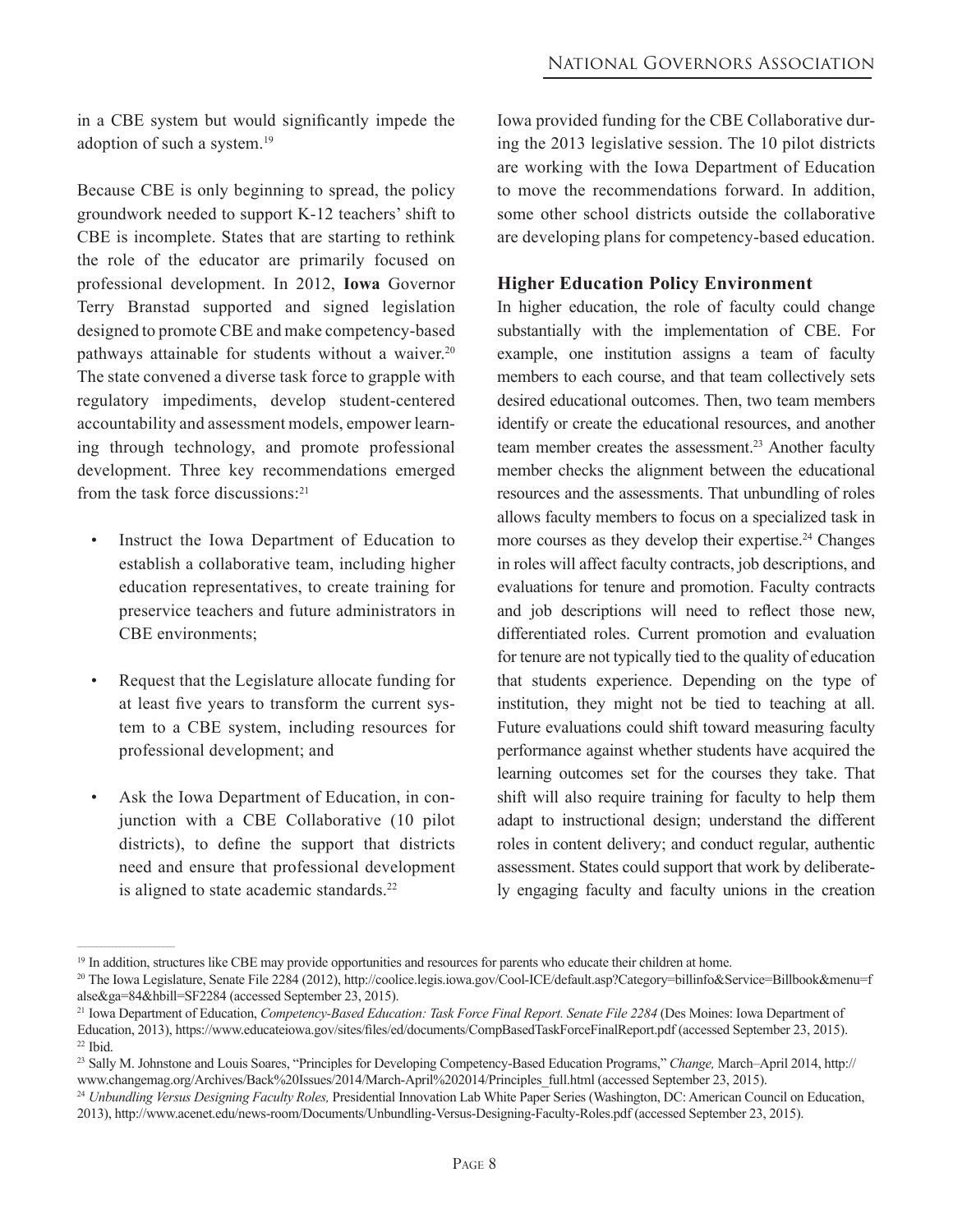of CBE programs; providing high-quality, tailored professional development for faculty; and supporting technological solutions for scaling those programs.

The **Washington** State Community & Technical College system has focused on systematically engaging faculty as it develops a pilot program that provides a competency-based degree in business administration. The program is building on the momentum created by a partnership among Western Governors University (WGU), the state, and four community colleges. WGU is a private nonprofit institution that provides CBE online. The planning of the pilot project engaged faculty in several ways. Administrators brought faculty union leadership into the planning process. Throughout the process, the system engaged faculty to address concerns up front rather than waiting until the pilot program was launched. As part of that consultation process, faculty agreed to a phased rollout of the program, which is currently underway. In the first phase, the four community colleges began to offer competencybased certificates in autumn 2013. In the next phase, the system will work with a small group of volunteer institutions to create the 18 courses of a shared degree program. Faculty are now working with experts to validate competencies for each course; identify high-quality, free educational resources; and create assessment criteria for each competency. With timing not yet determined, the final planned phase involves expanding the program to include other interested institutions and degree programs.<sup>25</sup>

Creating and operating high-quality CBE programs in

higher education also requires that those institutions use computers and online resources in new ways. Online CBE teaching tools can provide customized leaning for individual students.26 Beyond changes in the deployment of instructional equipment, institutions of higher education would need to reconfigure back-office systems that manage data to support everything from assigning physical space to managing instructional loads. Currently, many of the institutions experimenting with CBE programs manually track enrollment and support for students, working around the automated systems currently used to collect and store student information.27 Those arduous processes prevent programs from reaching a large number of students and schools, and they create institutional resistance.

**Kentucky**'s statewide virtual campus is beginning to support institutions of higher education in overcoming those challenges by pooling state resources to provide computer support for many of the online degree programs at Kentucky's public colleges. That support will soon be translated into back-office assistance for enrollment and student tracking in emerging CBE programs. Kentucky is in the early stages of planning a four-year CBE venture called the Commonwealth College*.* With the help of the virtual campus and the state, the Commonwealth College will be able to use pooled resources to create routine solutions to the technological challenges of offering competencybased degrees.

In both K-12 and higher education, states can play an active role in supporting the shift toward CBE systems. Governors can advance the work by seeking educator

<sup>&</sup>lt;sup>25</sup> Washington's community and technical college presidents endorsed the plan, and eight colleges plus the state board have agreed to share the first year's costs for developing the 18 competency-based courses, organizing the infrastructure to share course enrollments, and setting up support services for the students. Currently, approximately 3,000 students are enrolled in Learn on Demand courses. Competency-Based Education Network, "Kentucky Community & Technical College System," http://www.cbenetwork.org/about/institutional-participants/kentucky-community--technicalcollege-system (accessed September 23, 2015).

<sup>&</sup>lt;sup>26</sup> Michelle R. Weise and Clayton M. Christensen, *Hire Education: Mastery, Modularization, and the Workforce Revolution* (San Mateo, CA: The Clayton Christensen Institute for Disruptive Innovation, 2014), http://www.christenseninstitute.org/wp-content/uploads/2014/07/Hire-Education.pdf (accessed September 23, 2015).

<sup>&</sup>lt;sup>27</sup> Leo Irakliotis and Sally M. Johnstone, "Competency-Based Education Programs Versus Traditional Data Management," EDUCAUSE Review Online (2014), http://www.educause.edu/ero/article/competency-based-education-programs-versus-traditional-data-management (accessed September 23, 2015).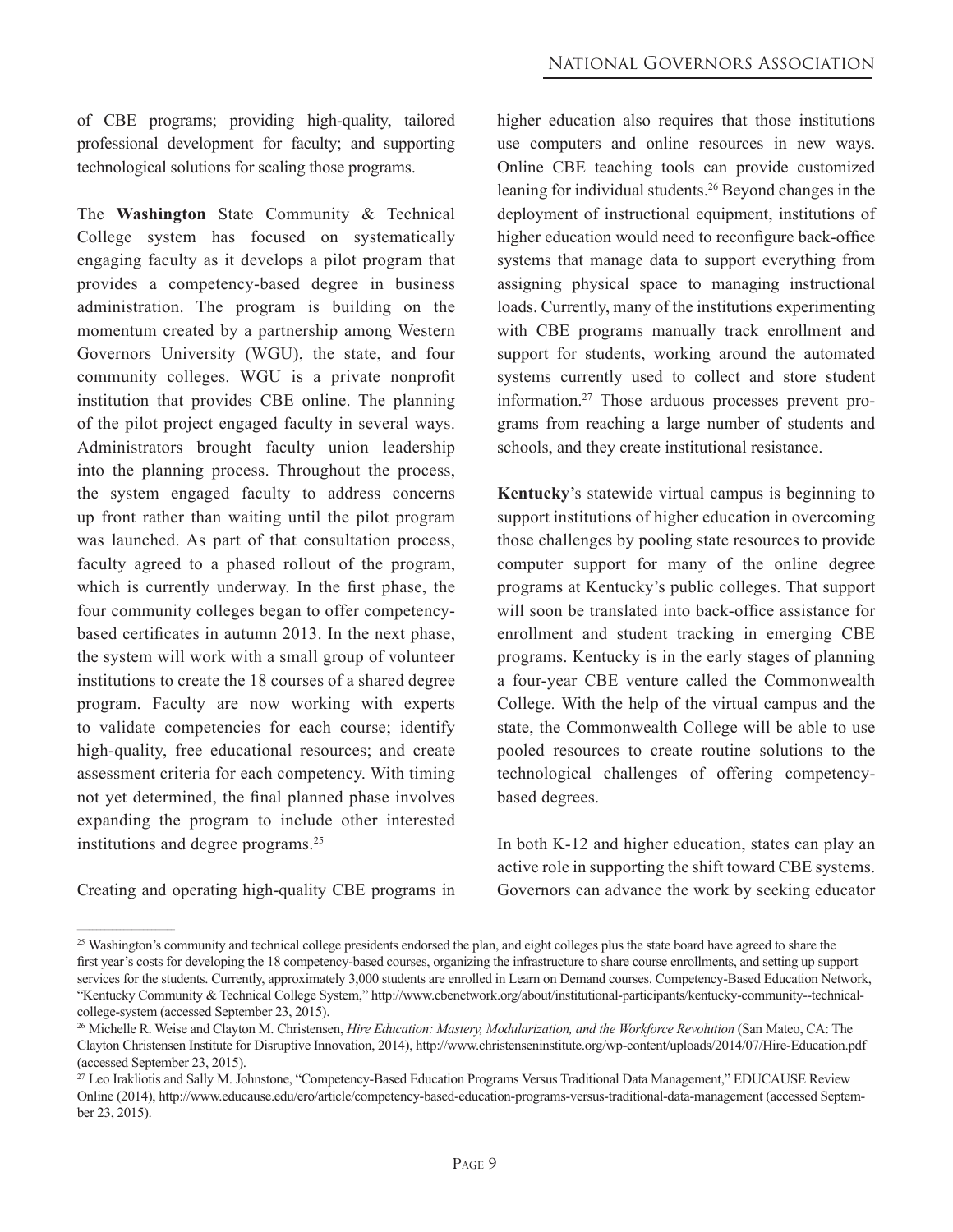input, advocating the creation of specialized training and professional development programs, supporting technological innovation, and allocating funds toward the transition to a new system.

Transitioning the role of educators and opportunities for learning to support CBE—key policy questions for governors to ask state entities that oversee K-12 and higher education:

- Are new models for training teachers for a CBE environment available? Are there different or flexible certification categories and requirements to support changing roles for teachers?
- Do current contracts with educators (in K-12 and higher education) allow for innovative roles?
- Are state laws flexible enough to allow models of technology-enabled content delivery?
- In what ways does the current law allow for alternatives to traditional classroom education delivery—for example, one-on-one environments, online delivery of content, virtual learning, or blended learning?

#### *Assessment and Accountability*

High-quality tests are a particularly important element of CBE. Because students advance only after they have demonstrated mastery of content, educators must have good assessments to gauge that mastery and be able to offer those assessments when the student is ready. Current testing schedules are rigid and require all students to take a test at the end of a unit, semester, or school year regardless of whether those students have mastered what is being taught. That approach can be limiting to students who might be able to show mastery earlier and be hindering to others who need more time to grasp the same concepts. At the same time, measuring the performance of schools and districts requires consistent and valid measures of student achievement. State and federal regulations require performance measures at the K-12 level, and data that measure learning provide feedback on how students, teachers, and schools perform so that all levels can adjust and improve. In higher education, assessment is often left to the instructor's discretion, with limited thought for a unified set of learning outcomes across a course of study, a wide variability in the quality of tests, and no flexibility in when the test is given.

#### **K-12 Policy Environment**

To deliver high-quality instruction in a CBE model, educators require access to assessments that measure learning progress along the way so that they can modify their teaching based on each student's progress toward mastering the desired content and skills. To draw on the power of those assessments in a CBE system, assessments should be offered on a flexible timeline instead of during one window at the end of the semester or school year. No state has yet figured out how to make the switch to such a model at the K-12 level, but New Hampshire is working toward that goal.

In 2005, New Hampshire passed a law eliminating the Carnegie Unit, which allowed high schools to begin moving toward CBE. Schools across the state chose to work at various paces to implement CBE. The early adopting districts report significant reductions in the number of students who are failing a course or dropping out and strong engagement of teachers and the larger community. Teachers see CBE as a means to better focus their instruction to the style and pace of their students. Parents view this approach as a way to better tailor instruction to their child's learning needs. To continue to move that work forward, the state has implemented policies, provided technical assistance, and worked with pilot districts to spread CBE. Now, all high school courses must be aligned with course-level competencies. To assess those competencies, the state is taking several approaches. First, New Hampshire is working with other states on a task force as part of the Smarter Balanced Assessment Consortium to describe how the assessments can comprehensively support a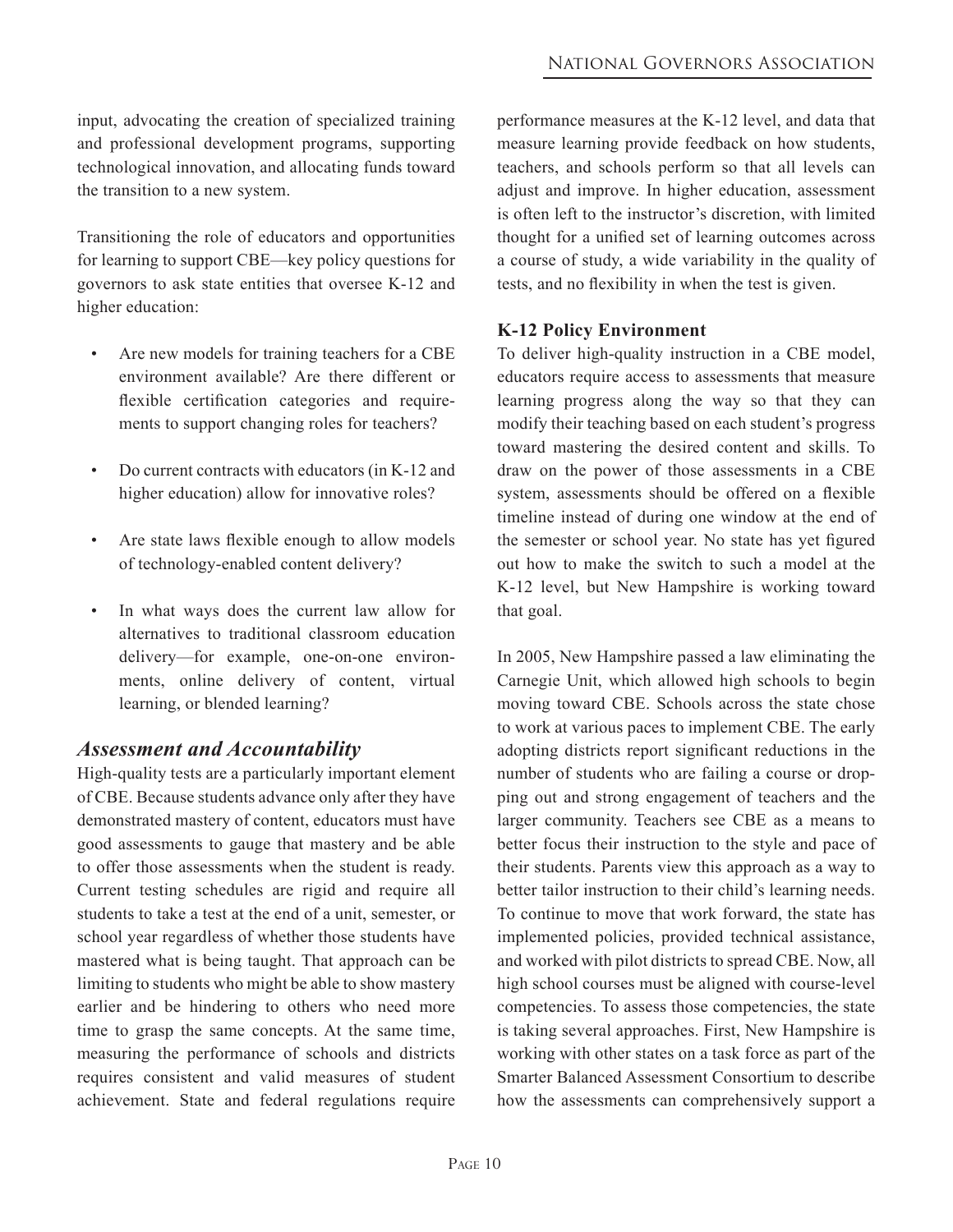CBE-aligned system. The task force will recommend enhancements and changes to the assessment components to provide more precise information to teachers that they can then use to improve students' learning within a CBE system. Second, the New Hampshire Department of Education is partnering with two organizations (the Center for Collaborative Education and the National Center for the Improvement of Educational Assessment) to develop a performance assessment system that enables more accurate diagnosis of students' knowledge and skills. As a result of that work, New Hampshire high schools will have a set of common performance assessments that are of high quality, valid, and reliable.<sup>28</sup>

As with changes to assessments, K-12 accountability systems are critical to the implementation of CBE and difficult to create. To implement a CBE model that meets state and federal accountability requirements and provides useful information, states need to find better ways to measure and account for skills and student success beyond just a test score. New Hampshire also is grappling with those issues. In a concept paper from the New Hampshire Department of Education, state policymakers started to lay the foundation for a new accountability system that includes growth measures and gauges learning proficiency.<sup>29</sup> The U.S. Department of Education approved a modified version of the concept paper as part of the state's waiver under the Elementary and Secondary Education Act.30 The state plans to include the multiple forms of assessments currently in development. The approved

waiver also proposes a new format for supporting districts and schools—a three-tier network strategy to provide technical assistance, knowledge sharing, and space for innovation as school districts across the state move toward a CBE-based system.<sup>31</sup>

#### **Higher Education Policy Environment**

In higher education, the quality of CBE programs is as reliant on assessments as K-12 institutions are, although states have a much smaller role in assessment and accountability in higher education generally. In fact, there is no agreed-on way to measure learning in higher education. Currently, policymakers in a number of states are looking to establish criteria against which to evaluate the quality of higher education by measuring student learning outcomes rather than inputs or the number of graduates. The Multi-State Collaborative to Advance Learning Outcomes Assessment (MSC), which is working with nine states, is an example of an effort to measure the growth of student learning based on student work. MSC's goal is to produce valid data summarizing faculty judgments of students work and aggregate the results in a way that allows for comparisons across institutions and states.32 At the same time, many colleges and universities offer prior learning assessments (PLA), which allow students to prove that they have mastered content for a particular class and earn credit for it, thereby avoiding having to take classes that present material they have already mastered. Each college and university has its own policies in that area, but states could help encourage

 $\mathcal{L}_\text{max}$  and  $\mathcal{L}_\text{max}$  are the set of the set of the set of the set of the set of the set of the set of the set of the set of the set of the set of the set of the set of the set of the set of the set of the set o

<sup>28</sup> New Hampshire Department of Education, "NH Performance Assessment Network," http://www.education.nh.gov/assessment-systems/index. htm (accessed June 11, 2014); Susan Patrick and Chris Sturgis, "Necessary for Success: Building Mastery of World-Class Skills," *CompetencyWorks Issue Brief* (Vienna, VA: International Association for K12 Online Learning, 2013), http://www.competencyworks.org/wp-content/uploads/2013/02/ inacol\_cw\_issuebrief\_building\_mastery\_final.pdf (accessed September 23, 2015); and Mariana Hayes, *Strengthening High School Teaching and Learning in New Hampshire's Competency-Based System* (Washington, DC: Alliance for Excellent Education, 2013), http://all4ed.org/wp-content/ uploads/2013/06/StrengtheningHSTeachingLearningNH.pdf (accessed September 23, 2015).

<sup>&</sup>lt;sup>29</sup> New Hampshire Department of Education, *New Hampshire Department of Education ESEA Flexibility Waiver Concept Paper* (Concord, NH: New Hampshire Department of Education, 2012), http://education.nh.gov/accountability-system/documents/concept-paper.pdf (accessed September 23, 2015).

<sup>30</sup> Ibid.

<sup>&</sup>lt;sup>31</sup> New Hampshire Department of Education, *New Hampshire ESEA Flexibility Request for Window 3*, http://www2.ed.gov/policy/eseaflex/approvedrequests/nhapprovalrequest.pdf (accessed September 23, 2015).

<sup>&</sup>lt;sup>32</sup> State Higher Education Executive Officers Association, "MSC: A Multi-State Collaborative to Advance Learning Outcomes Assessment," http:// www.sheeo.org/projects/msc-multi-state-collaborative-advance-learning-outcomes-assessment (accessed September 23, 2015).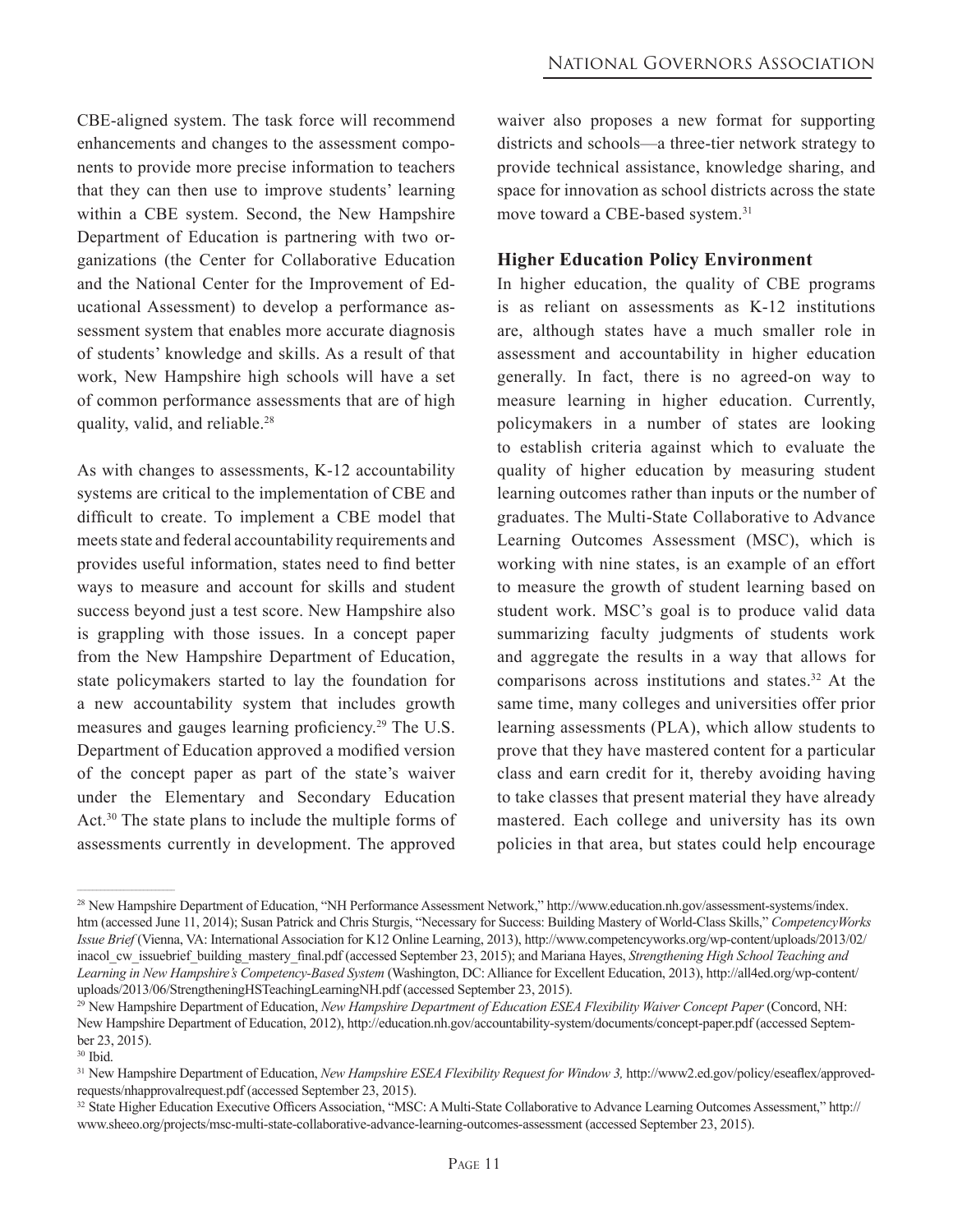these institutions to establish common PLA guidelines and begin to share high-quality PLA.<sup>33</sup>

Another way states could ensure the quality of CBE programs is to encourage institutions of higher education to engage in a "tuning" process. Through tuning, faculty meet to decide what students should know and be able to do when they graduate from a certain discipline.<sup>34</sup> **Kentucky**, **Montana**, **Texas**, and **Utah** are all engaged in tuning in disciplines ranging from biology to business administration to engineering. Doing such work in CBE programs for particular disciplines can ensure that programs have agreedon, explicit outcomes that can lead to a productive discussion of how best to teach the content and authentically assess those learning outcomes.

At the same time, policymakers need additional tools to gauge the quality of higher education programs that are not connected to a tuning process. One model for the creation of such a tool was a set of criteria used to judge the quality of online higher education programs. In the early 2000s, when online education was relatively new, 19 **Maryland** institutions of higher education banded together to create criteria for ensuring quality in online education.35 These criteria became *Quality Matters,* which still serves as a common definition for what good online education should be.<sup>36</sup> Policymakers could learn from this approach when shaping policy to seed, sustain, and scale CBE.

In both K-12 and higher education, developing highquality CBE programs requires greater clarity and consistency about what is being taught as well as the use of timely, high-quality assessments. State and federal regulations tie accountability systems to the results of those assessments, but the different policy

 $\mathcal{L}_\text{max}$  and  $\mathcal{L}_\text{max}$  are the set of the set of the set of the set of the set of the set of the set of the set of the set of the set of the set of the set of the set of the set of the set of the set of the set o

environments for K-12 and higher education call for governors to explore different state-level solutions for each system.

Transitioning assessment and accountability systems to support CBE—key policy questions for governors to ask state entities that oversee K-12 and higher education:

- Do state assessment barriers to CBE exist?
- What are the federal, state, district, and school accountability barriers to CBE?
- Are there barriers to CBE in current promotion, retention, and graduation policies?

#### *Funding*

The current funding systems in K-12 and higher education are largely based on the number of days a K-12 student attends school and the number of postsecondary students enrolled in an institution, respectively. Those funding structures do not create incentives for educators or institutions to encourage student learning or mastery of the desired learning objectives.

#### **K-12 Policy Environment**

No state has changed its K-12 funding structure to facilitate a CBE system, but **Oregon** is exploring a new system that allows for some funding flexibility. Students enrolled in CBE courses that meet outside of classes at district facilities are counted as full-time students. These students must check in with a teacher twice a week on two separate days. If a student fails to check in, he or she will be counted as absent for half the week or the full week.37 In **Arizona** and Utah, schools are not penalized for helping their students achieve mastery of the curriculum at a faster pace. Arizona includes early graduates in enrollment counts

<sup>&</sup>lt;sup>33</sup> Amy Sherman, Becky Klein-Collins, and Iris Palmer, *State Policy Approaches to Support Prior Learning Assessment*, http://strategylabs.luminafoundation.org/wp-content/uploads/2013/09/cp\_resource\_guide\_final\_0-copy.pdf (accessed September 23, 2015).

<sup>34</sup> Degreeprofile.org, "DQP: Degree Qualifications Profile," http://tuningusa.org (accessed August 20, 2015).

<sup>35</sup>Rachel Fishman, "State U Online," The Weekly Wonk Blog, entry posted April 23, 2013, https://www.newamerica.org/education-policy/state-uonline (accessed September 23, 2015).

<sup>&</sup>lt;sup>36</sup> Quality Matters, "Higher Education Program," https://www.qualitymatters.org/higher-education-program (accessed August 20, 2015).

<sup>&</sup>lt;sup>37</sup> Michael Wiltfong, interview by author, Oregon Department of Education, Director of School Finance, Pupil Transportation and Fingerprinting, June 13, 2014.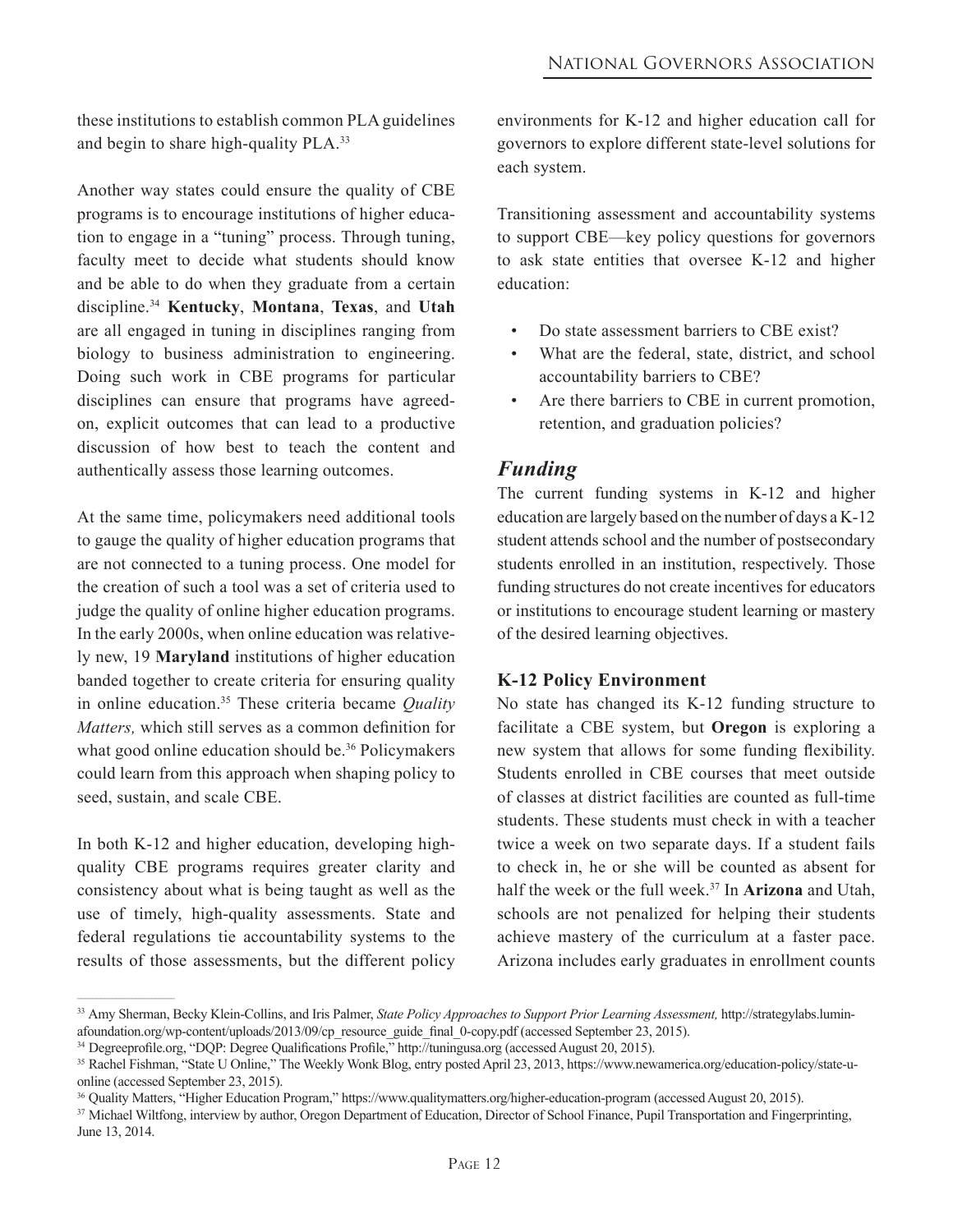until their peers graduate, and Utah schools receive per-pupil funding for early graduates after the students have successfully completed their first year of college coursework.<sup>38</sup> There is room for the funding structure to evolve, but to begin, most states are likely to take similar, incremental steps.

If states consider the implementation of CBE, they will have to find a way to restructure the funding system to support a transition from their current system. For example, the Iowa CBE Task Force called for the allocation of \$1 million per year for at least five years to fund the transition, which includes properly training educators and developing highquality assessments.39

#### **Higher Education Policy Environment**

Funding for higher education—state appropriations to institutions and the tuition that students pay—is generally allocated on credit hours of instruction on a per-12-credit-hour FTE basis for a given semester. That structure is inherently time-based and forces CBE institutions to map their students' learning back to the credit hour. Although no state has yet addressed how to change higher education budgets to support CBE, the Texas Higher Education Coordinating Board (THECB) is creating a CBE bachelor of applied sciences in organizational leadership degree that will provide the lower-division courses online and the upper-division coursework in person at substantial savings to students. In addition to developing the program, THECB is studying how the state can sustain and scale funding in CBE programs and support students who enroll. THECB is working with the RAND Corporation to study funding models for hospitals and how they might be adapted to accelerated degree programs for higher education. THECB is also legislatively mandated to provide a study of how state

 $\mathcal{L}_\text{max}$  and  $\mathcal{L}_\text{max}$  are the set of the set of the set of the set of the set of the set of the set of the set of the set of the set of the set of the set of the set of the set of the set of the set of the set o

student financial aid might flow to CBE programs.<sup>40</sup> Similarly, **Indiana** created flexibility around its state financial aid program when it signed an MOU with WGU that made students attending CBE institutions eligible for state financial aid on the same basis as students in traditional public universities.<sup>41</sup>

Those states interested in pursuing a CBE system must realign state funding structures toward student learning. As long as CBE programs have to work around funding mechanisms that pay for time students spend in seats, the expansion of CBE will continue to face major challenges. By changing their funding systems and the incentives these systems create, states have an opportunity to pay more directly for the results they seek from education.

Transitioning funding to support CBE—key policy questions for governors to ask state entities that oversee K-12 and higher education:

- In what ways could the state's funding formula be based more on mastery of content and less on seat time or average daily attendance?
- Are there policies that create fiscal disincentives or otherwise limit exploration of new methods of and approaches to learning like CBE?
- Can funding dedicated to teacher professional development and technology be used for CBE implementation? If so, how is that funding tracked, and how are its effects assessed?
- What does the transitional funding formula look like? What new variables may be required when the transition period has ended and CBE is the norm?

<sup>38</sup> Tabitha Grossman and Stephanie Shipton, "State Strategies for Awarding Credit to Support Student Learning," *Issue Brief* (Washington, DC: National Governors Association, 2012), http://nga.org/files/live/sites/NGA/files/pdf/1202EDUCREDITBRIEF.PDF (accessed August 20, 2015). <sup>39</sup>The Iowa Legislature, Senate File 2284.

<sup>40</sup> Texas Senate Bill 215, http://www.legis.state.tx.us/tlodocs/83R/billtext/pdf/SB00215F.pdf#navpanes=0 (accessed August 20, 2015).

<sup>41</sup>Allison C. Bell and Kristin Conklin, *State Financial Aid Programs and Competency-Based Education* (Washington, DC: HCM Strategists, 2013),

http://strategylabs.luminafoundation.org/wp-content/uploads/2013/10/State\_Aid\_and\_CBE\_v1-6.pdf (accessed August 20, 2015).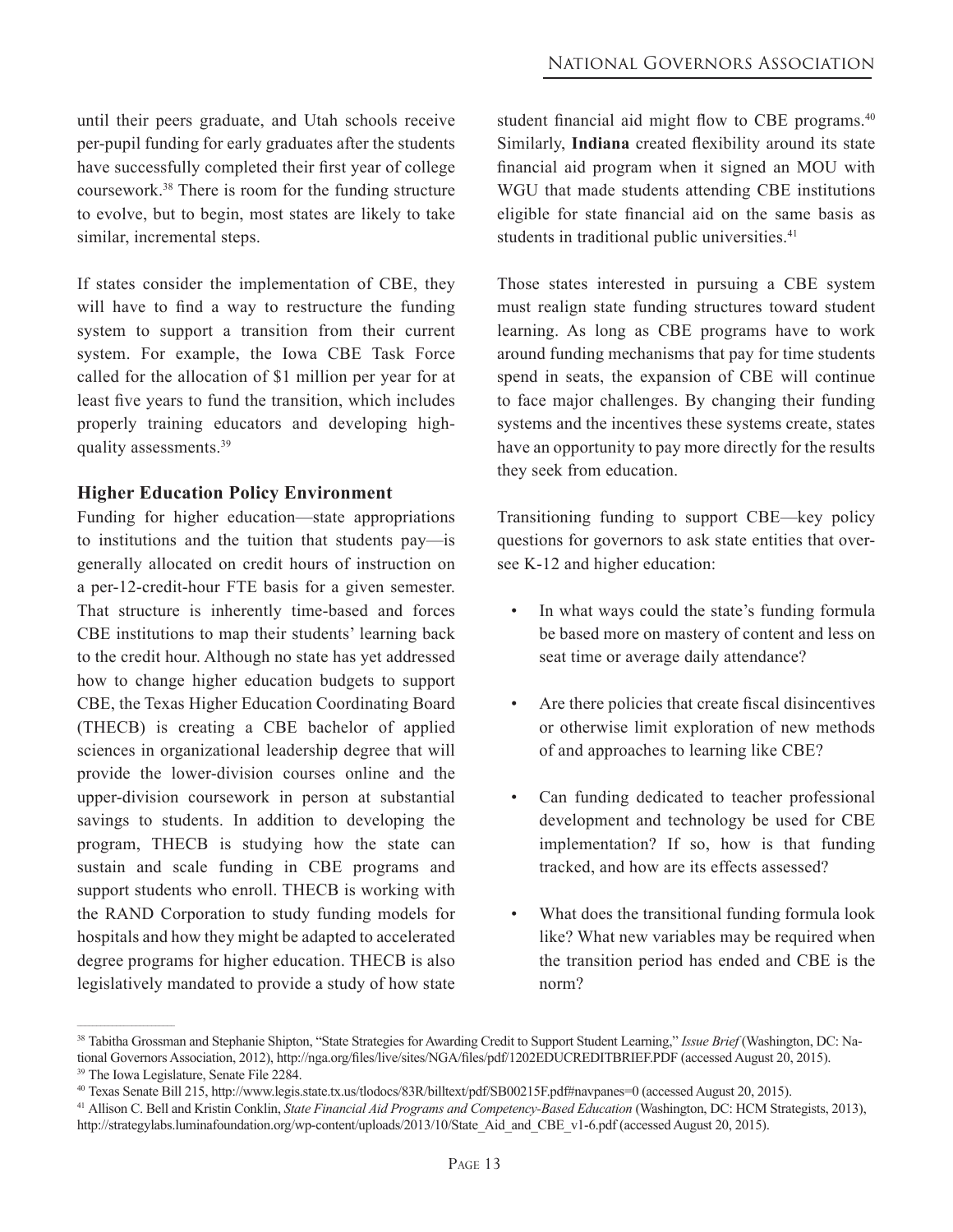### *Communicating the Change*

A policy change to a CBE system is unlikely to occur unless a governor who supports a move toward CBE can communicate the need for change, the potential value of CBE, and strategies to overcome the associated challenges. The basic message a governor can communicate is that a CBE system is responsive to the learning needs of individual students. CBE would benefit students and families, teachers, communities, and businesses. Wellprepared individuals have a greater potential to be productive members of society who better use taxpayer money by staying in the education system only for as long as necessary to meet their professional goals.

Despite the appeal of CBE and its potential benefits, the structure does not fit within society's current entrenched vision of education and existing policies. State policymakers and the public at large habitually picture desks, a blackboard, and students facing a teacher at the front of the classroom when thinking of a typical K-12 educational environment. Higher education produces a similarly traditional vision of 18-year-olds in ivy-covered buildings. These systems do not work for enough of today's students. CBE is one way to respond to the evolution in the demands of current students and offers a new way to overcome existing shortcomings. Governors are well positioned to lead and encourage a discussion on the potential value of a move toward CBE.

#### **K-12 Policy Environment**

If governors want to discuss the benefits of CBE for K-12 students, they should emphasize the ability to provide more personalized instruction so that far more students can meet more rigorous and relevant standards, regardless of background, ability, or stage of development. CBE is designed to meet students where they are and get them the help they need when they need it so that they can master the defined standards of

learning. In a CBE system, the support and incentives are in place to increase the likelihood that students have mastered content and are ready for the next step. Maine produced several communication resources to educate the public about its progress toward a CBE system. The Maine Department of Education home page prominently features the state's plan, *Education Evolving,* for putting students first and a separate Web site devoted to CBE in the state.<sup>42</sup> In addition to providing easy-to-navigate resources, the state created several informational videos that explain what CBE is and how it is benefiting Maine's students.<sup>43</sup> Governors in other states can use similar resources and work with their departments of education to develop plans and tools to publicize the benefits of CBE to students, families, educators, and state and local policymakers.

#### **Higher Education Policy Environment**

One way to communicate the benefits of CBE for higher education is to emphasize flexibility, affordability, and acceleration for returning adult learners. The University of **Wisconsin**'s competency-based Flexible Option has enjoyed strong public support from the university chancellor, the board, legislators, and Governor Scott Walker.<sup>44</sup> To build that type of highlevel support, the University of Wisconsin-Extension Division of Continuing Education, Outreach and ELearning framed and communicated its competencybased degree so that it resonated with those audiences. Several messages in particular had an impact:

- Wisconsin has many adult residents who need a bachelor's degree to succeed and continue to build Wisconsin's economy;
- The higher education system should recognize learning that occurs outside of the classroom and allow people to use it to work toward a degree;

<sup>&</sup>lt;sup>42</sup> Maine Department of Education, "Getting to Proficiency," http://www.maine.gov/doe (accessed September 23, 2015); and Maine Department of Education, "Center for Best Practice," http://www.maine.gov/doe/cbp (accessed September 23, 2015).

<sup>43</sup> Maine Department of Education, "Videos," http://maine.gov/doe/cbp/videos.html (accessed September 23, 2015).

<sup>44</sup> David Schejbal, interview by author, University of Wisconsin-Extension, Dean of Continuing Education, Outreach and ELearning, February 7, 2014.